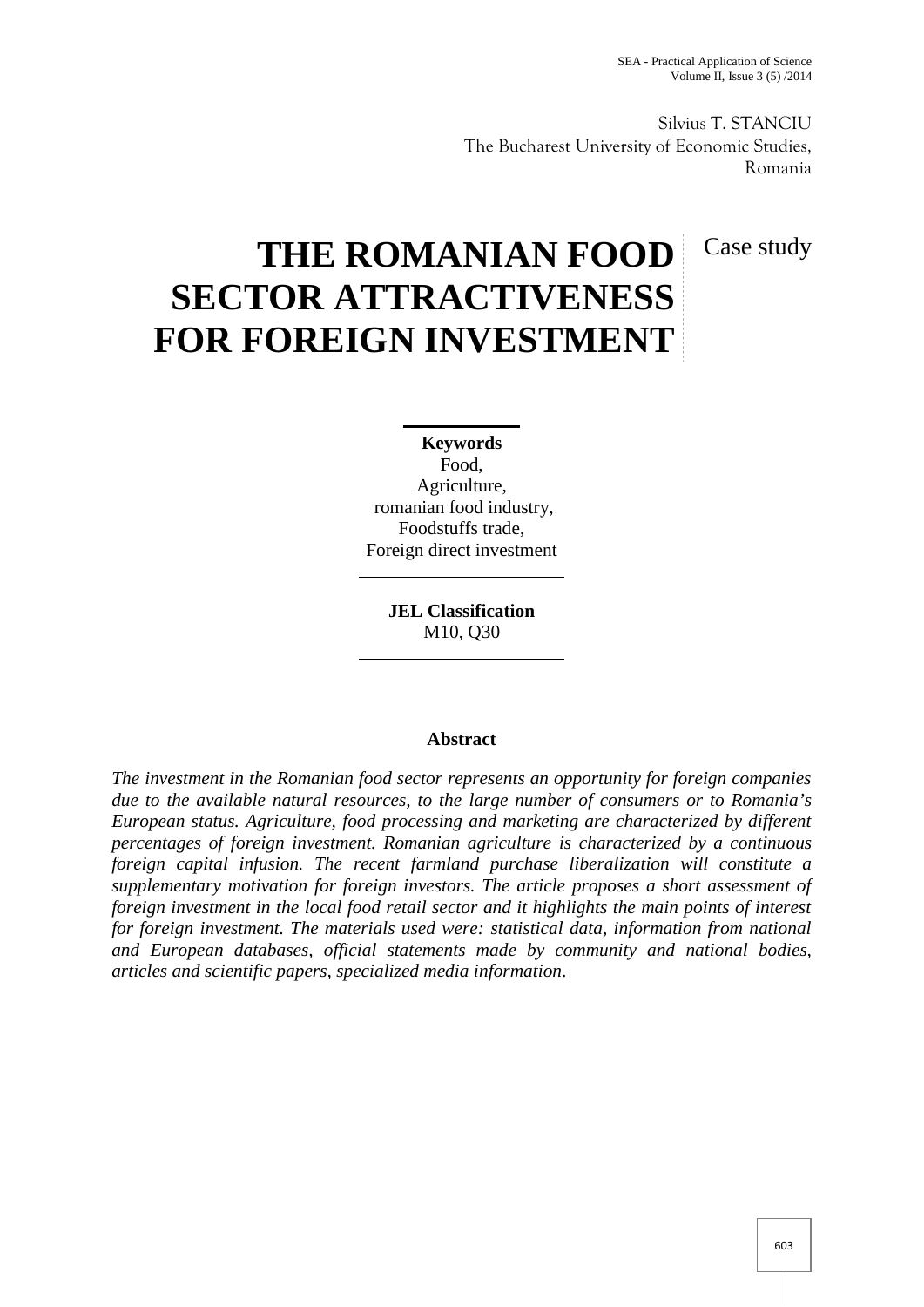## **Introduction**

According to the International Monetary Fund, Balance of Payments Manual, Fifth Edition (BPM5,1993) direct foreign investments (FDI) are "long-lasting investment relations between a resident entity and a non-resident entity that usually involves the exertion of a significant managerial influence by an investor in the enterprise he invested in"; this definition is also agreed by National Bank of Romania (BNR). Direct foreign investment can facilitate direct access to foreign markets, product quality increase, and technology transfer (Alfaroa, Chandab, Kalemli-Ozcanc and Sayekd, 2004). In the category of direct foreign investment there are included the paid-up social capital and the reserves that are given to a nonresident investor who holds at least 10% of the subscribed social capital of a resident company; the credits between this investor or the group to which he belongs and the company in which he invested; the reinvested profit by the foreign investor; the capitals from the resident companies on which the non-resident investor indirectly exerts a significant influence (equities of the associates and of the resident company's resident branches in which the non-resident investor holds at least 10% of the subscribed social capital).

The NATO and EU membership offered credibility to Romania for investors, security from a political and economic point of view, Romania becoming an attractive location for foreign investors. A foreign and Romanian analysis of Romanian economy highlights the relatively small number of foreign companies as compared to domestic ones, but also a substantially superior level for the invested foreign capital and the average turnovers. Thus, the average between the turnover of a mainly foreign capital company and a Romanian capital company exceeds the value 6, although the profitability rate is favourable for domestic companies. (Mereut, 2013). The main direction towards which FDI were oriented in Romania between 2007 and 2010 were the financial intermediation services: insurances, trade, services provided to companies (Zaman, Vasile, Matei, Croitoru and Enescu, 2011). Although in Romania agriculture and food industry didn't represent priority areas for external capital, foreign investment being mainly oriented towards more profitable economic branches, there is an increasing tendency from the part of foreign investors to invest in the domestic food chain (The Ministry of Justice, 2014). Foreign investor orientation towards food domains isn't specific only to Romania, it is also found in other available geographical areas (Hallam, 2009). Domestic food trade, considered a profitable domain by international retail networks, is dominated by the big European retail networks (Javorcik and Li, 2013). Domestic agriculture is recording a higher and higher capital contribution from the part of

foreign companies, over 1.3 billion euros being attracted (Sinca, 2013), although, the same as food processing, domestic capital is predominant (Mereut, 2013).

## **Material and methods**

In order to write the article there have been used some data regarding foreign investment in Romania, provided by BNR reports or World Bank, the INS, Eurostat or Faostatstatistics, analyses and reports by some groups of producers or investors, articles and treatises, media information from specialized publications. The data has been statistically processed and translated into representative tables and graphs.

# **Results and discussions**

# **Direct foreign investment in Romania**

According to the reports published by the National Bank of Romania and the National Institute of Statistics, the level of direct foreign investment (FDI) in Romanian economy recorded an upward trend, after a significant decrease, due to the economic crisis (Table 1). According to the data presented by official statistics, which are graphically illustrated in figure 2, net flow maximum value of foreign investment in Romania was recorded in 2008 (9104 million euros), the minimum level of foreign investment being registered in 2011 (1815 million euros). The last year was characterised by a net flow of direct foreign investment of 2,712 billion euros, out of which 2,427 billion euros contribution to equity (89,5%) and 285 million euros net credit received from foreign investors (10.5%). As compared to 2012, in which the net flow of direct foreign investment was of 2,138 million euros, direct foreign investment increased with 27% in 2013 (Economica, 2014). The indicators presented in the analysed period reports were calculated according to the BPM5 methodology (1993), used by BNR and INS. Thus, the contribution to own capital results in capital participation decrease with the net loss. The net loss is determined by subtracting from the profit obtained in the reference year by the profitable ISD companies the dividends distributed in the reference year by the ISD companies, after this value was diminished with the loss recorded by the ISD companies that finished the year with loss. The calculation is in accordance with the reinvested profit determination by the ISD companies and the recorded net loss.

#### **Agriculture**

Direct foreign investment in Romanian agriculture had a fluctuant evolution between 2008 and 2013. According to BNR/INS official statistics(2009 – 2014), foreign investment balance at the end of the year presents a minimum value of 552 million euros in 2012 and a maximum of 1402 euros in 2011 (figure 3). The year 2013 is characterised by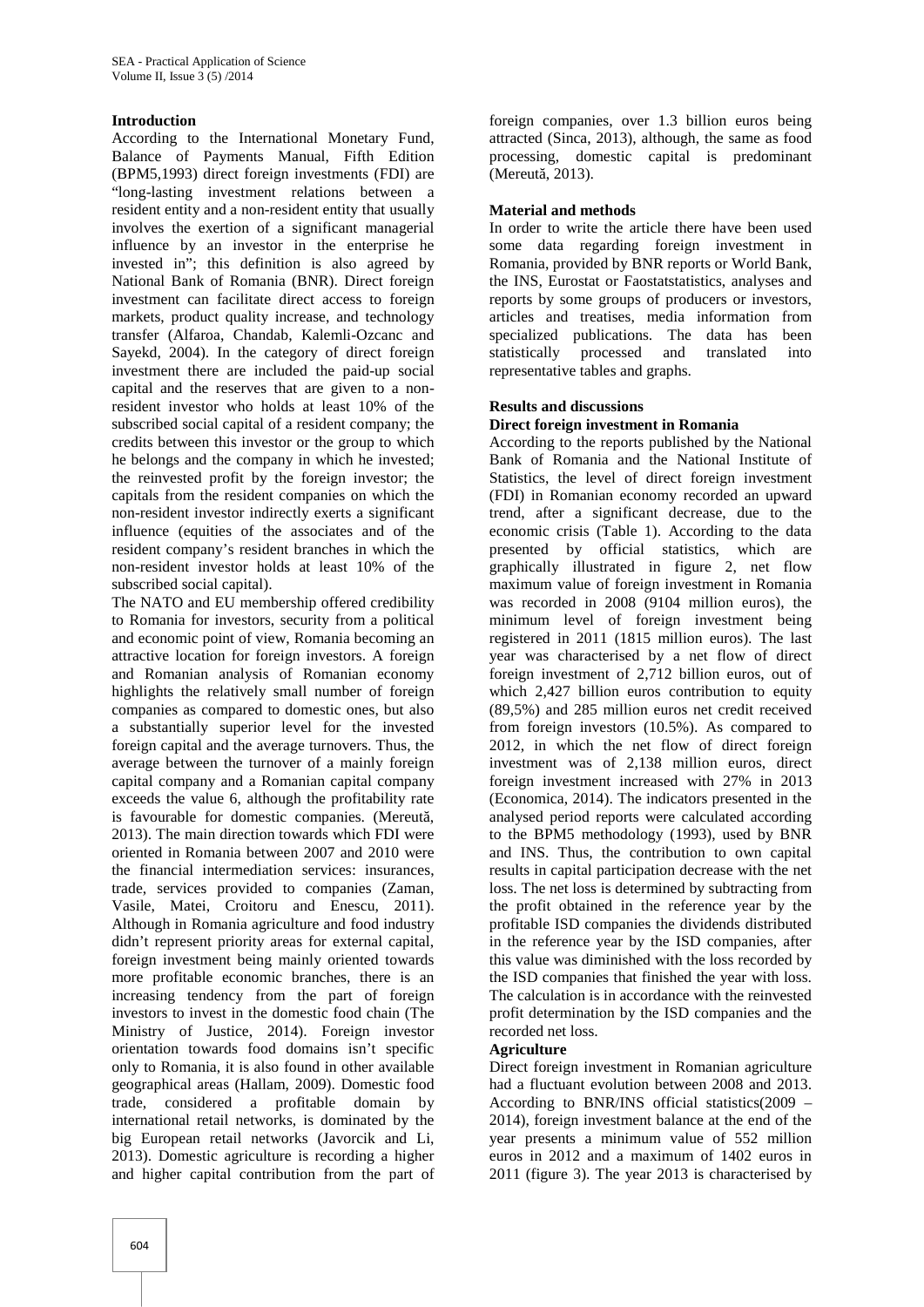an increase of foreign investment in the agricultural domain, on 31 December 2013 a balance of 1278 million euros being recorded.

The main interest for foreign investors was the purchase of farmland. Romania holds 13.5 million ha, out of which 8.5 million ha is arable land, out of a total of 176 ha. available in the EU (European Commission, 2014). With a weight of 7.6% of the community farmland, Romania is on the  $5<sup>th</sup>$  place in point of farmland within community countries. Domestic farmland presents a good farming fertility and productivity, being mainly made up of chernozem, fact that facilitates the farming yield doubling (Razi, 2014a). The interest of foreign investors for Romanian farmland is justified by the geographical position, the availability and accessible prices, the cheap workforce, the obtained yield capitalization ease. Land fragmentation, the lack of ownership documents and of cadastre, domestic capital shortage maintain the reduced price of Romanian farmland as compared to that of mature economies from Europe. Competition with domestic farmers, tax evasion or the insufficiently developed road infrastructure are elements that moderate foreign investment.

The period 2000 – 2010 brought a farmland price increase rate of 1,800%, one of the fastest evolutions worldwide (figure 5). The crisis didn't't significantly affect farmland transaction price. The present values, between 1,500 and 4,000 euros/ha are further increasing, the prices being comparable to those from Bulgaria, the Czech Republic and Slovakia, but they are only half of those from Poland (Cibusfarm Club, 2014; Razi, 2014a). National legislation alteration, which from the  $1<sup>st</sup>$  of January 2014, allows natural people and legal entities from the EU/ASEE to own farmland and forest land in Romania, no matter if they are or are not resident and without any company interference, thus favouring the upward trend of farmland price.

A world ranking of countries depending on the farmland percentage controlled by foreign capital companies situates Romania on the first place in Europe and on the  $10<sup>th</sup>$  place in the world. According to the Trade Register data, quoted by Agriculture News (2014), in 2013, 4933 foreign capital companies were recorded in Romania.

In point of origin, the most companies are from Italy, Germany, Austria and Spain (figure 8). In 2013, approximately 11% of the Romanian arable land is controlled by foreign investors, coming from Italy, Germany, Spain or the Arab countries (figure 8). In a top 10 of Romanian landowners, carried out by Economica magazine (2014), foreign companies that hold farmland are situated on the  $4<sup>th</sup>$ position (Ingleby, Denmark through Crosswind Ltd., with 11130 ha),  $6<sup>th</sup>$  position (Emiliana West Rom Ltd., a company with Italian capital that holds 10529 ha in Timi County),  $8<sup>th</sup>$  position (Maria Trading Ltd., with a holding of 10,300 ha owned by

Arab citizens) and  $10<sup>th</sup>$  position, respectively (Deltarom Agriculture, cu 9989 ha farmland in the Tulcea county, with Italian capital). The classification was made by relying on the requested grants from the Agency of Payments and Intervention in Agriculture for the agricultural campaign in 2014 (Stanciu, 2014).

Foreign investment funds hold approximately 86,000 ha of arable land, representing 1% of Romania's farmland and 10% of the lands controlled by foreign capital (figure 4). A great part of land acquisitions have a speculative purpose, if we take into account the forecasts regarding further price increase (Coita, 2014). The lack of protection measures taken by the Romanian farmers against speculative acquisitions will further encourage arable land transactions towards foreign capital. The example of some neighbouring countries, which imposed acquisition restrictions (Hungary doesn't have liberalised transactions with lands to foreigners, Poland limits farmland acquisition until 2016, i.e. 12 years since joining the EU, in Bulgaria farmland is only sold to experienced farmers, the Czech Republic and Slovakia imposed restrictions regarding farmland transactions for 7 years after joining the EU) would be useful to the Romanian authorities in order to protect domestic investors against speculations (Ochian, 2013).

# **Food industry**

The food industry sector was among the first sectors approached by foreign investors, especially from the point of view of market size. Food production and sales have recorded an upward trend in 2014 as compared to the previous year. The Romanian food sector, assessed at 11 billion euros, annually produces 8.72 million tons of food, out of which 13.8% is exported. The existence of a relatively high number of retail stores, as compared to the population of Romania, which is of approximately 20 million inhabitants, can have as effect food industry overheating due to aggressive competition increase (Oprea, 2014). Among the investors present in Romania, there are Coca-Cola, Pepsi Co., Danone, Unilever, McDonalds', and Kraft Jacobs Suchard. A foreign investment analysis in food, tobacco and drink production sector, which relies on the data provided by BNR/INS (2009-2014) shows a limited variation between 2.05 and 2.37 billion euros. The maximum food industry balance, with a value of 2,373 million euros, representing approximately 4% of the total, was recorded at the end of 2013 (figure 9). According to Mereuță (2014), food industry represents one of the few sectors in which domestic capital weight exceeds 60% and which contributes with almost one quarter to the total added value of the manufacturing industry. Romanian producers benefited from the economic crisis, who adapted better to the situation, reason for which an export increase was recorded, from a value of 482 mil.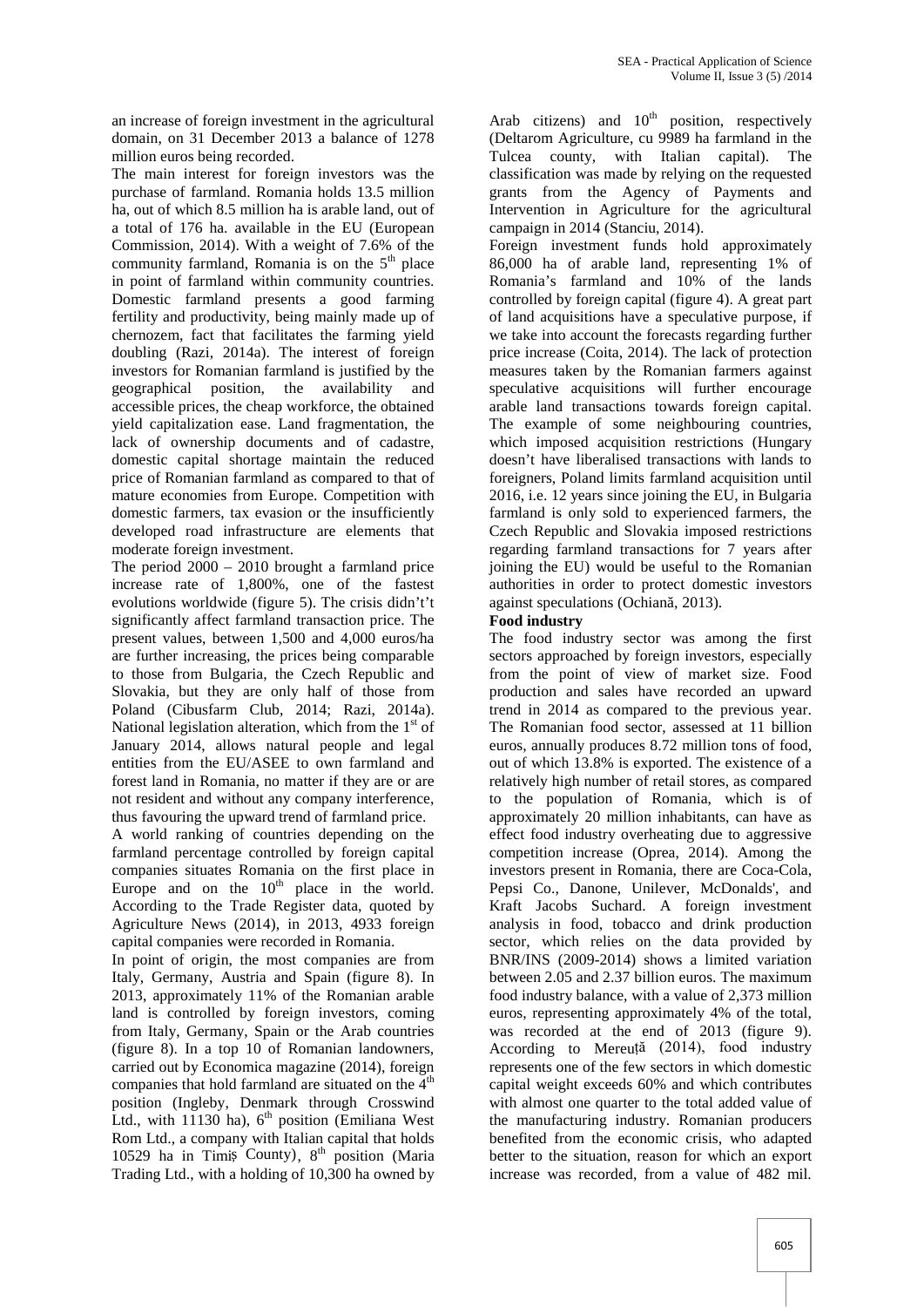euros in 2008 to approximately 1,240 mil. euros in 2012. The food producer sales who have plants in Romania increased with 35% between 2008-2013 The biggest increase in sales was recorded for the multinational companies (42%), as compared to Romanian companies from the food industry, for which the increase in turnover was of only 26%, almost half as compared to the growth rhythm of multinationals'. In 2013, the food industry domain had business worth approximately 11 billion euros, made by approximately 8,400 companies. The 50 biggest companies from the domain own businesses of over 4 billion euros. Prutul SAGalați, Unicarm SRL Satu Mare and Transavia Alba Iulia, companies with a minimum of 100 million euros/year, are the only companies with Romanian entrepreneurs who are present in the top 10 biggest food producers in Romania (Razi, 2014b). The first three places in the Romanian food industry top are occupied by Bunge (oil), Agrana (sugar) iExpur (oil), the next positions being occupied by Smithfield (meat) and Prutul (oil), (ZiarulFinanciar, 2014). Bunge România, a company with American capital, had a turnover of 295 million euros and losses of 30 million euros in 2013, the biggest in the whole food industry. Bunge Danube Trading, another American company, had receipts of 195 million euros and losses of 2.3 million euros. Bunge competes on the oil market with the French from Expur, and in the raw material domain with Cargill, ADM, Ameropa or Nidera. Besides the oil companies, the trader also has silos for the raw materials  $(65,000)$  tons in Traian, Br ila and  $6,000$ tons in Buz u). Danone Romania, a company with French capital, which activates in the dairy product domain was on the  $9<sup>th</sup>$  position in the top.

#### **Romanian food retail market**

Assessed at over 26 billion euros, the Romanian retail market is among the most performing in Europe (Bercu, 2014). The retail commerce recent development is influenced by changes in the Romanian consumers' behaviour, which aligns with the general consumption tendencies from the European community. Thus, lately, there is a growing tendency to purchase goods from supermarkets, malls or shopping centres. The retail sector rapid investment expansion is due to changes in consumers' behaviour and easy access to consumer credits. The food retail domestic commerce is dominated by the big foreign investment store networks. The year 2013 is the first one in which the traditional commerce sales were lower than modern commerce ones, tendency that will continue in the next years. Direct foreign investment volume in the retail sector will increase taking into consideration workforce qualification and the low level of salaries in this branch as compared to other countries from the European Union. In a Romanian retail network top for 2013, Kaufland holds the first position with a profit of 75

million euros and 91 locations. Mega Image was the most dynamic retailer form last year, opening 104 new units. On the next positions, there were Profi, which opened 63 new supermarkets and Carrefour, with 53 new units. There were also networks that closed non-profitable units (Profi – 4 stores and Penny Market – one store). Auchan Romania recorded losses of 20.5 million euros as a consequence of Real's takeover.

Romania's accessibility for foreign investors is assessed in Doing Business, World Bank Reports  $(2014)$ . According to the report for  $2006 - 2015$ , Romania has climbed 34 positions (position 78/2006, 72/2013, respectively), being situated on the  $48<sup>th</sup>$  position/2015 in an accessibility ranking for investors (table 2). The classification criteria are: Starting a Business, Dealing with construction permits, Getting electricity, Registering property, Getting credit, Protecting minority investors, Paying taxes, Trading across borders, Enforcing contracts, Resolving insolvency (World Bank Reports, 2014). The analysis highlights the improvement of some indicators (Starting a business or Registering property, resolving insolvency) or the decline of others (Getting Electricity, Paying taxes) (figure 10).

#### **Conclusions**

The paper presented foreign investment evolution in Romanian economy and in some food sectors. Romanian agriculture and food industry didn't present major interest for foreign investment, these being oriented towards more profitable sectors. The low price, soil quality and availability, together with farmland acquisition liberalisation make up attractions for foreign investors in Romanian agriculture. The activity of some foreign investment funds on the farmland market most probably has a speculative role. Food processing is characterised by the prevalence of domestic capital but this is fragmented to a big number of companies. The ranking of the main companies involved in food processing in Romania is dominated by foreign capital. The Romanian food retail is seized by the foreign capital retail networks. In this domain there isn't any Romanian capital operator with a significant share of the market. Foreign investor began to reconsider the Romanian food sector, in the conditions of rhythmical food sales and the increasing competition on other markets. Lately, Romania has improved foreign investment availability, recording important progress for the main assessment criteria used by the international financial bodies.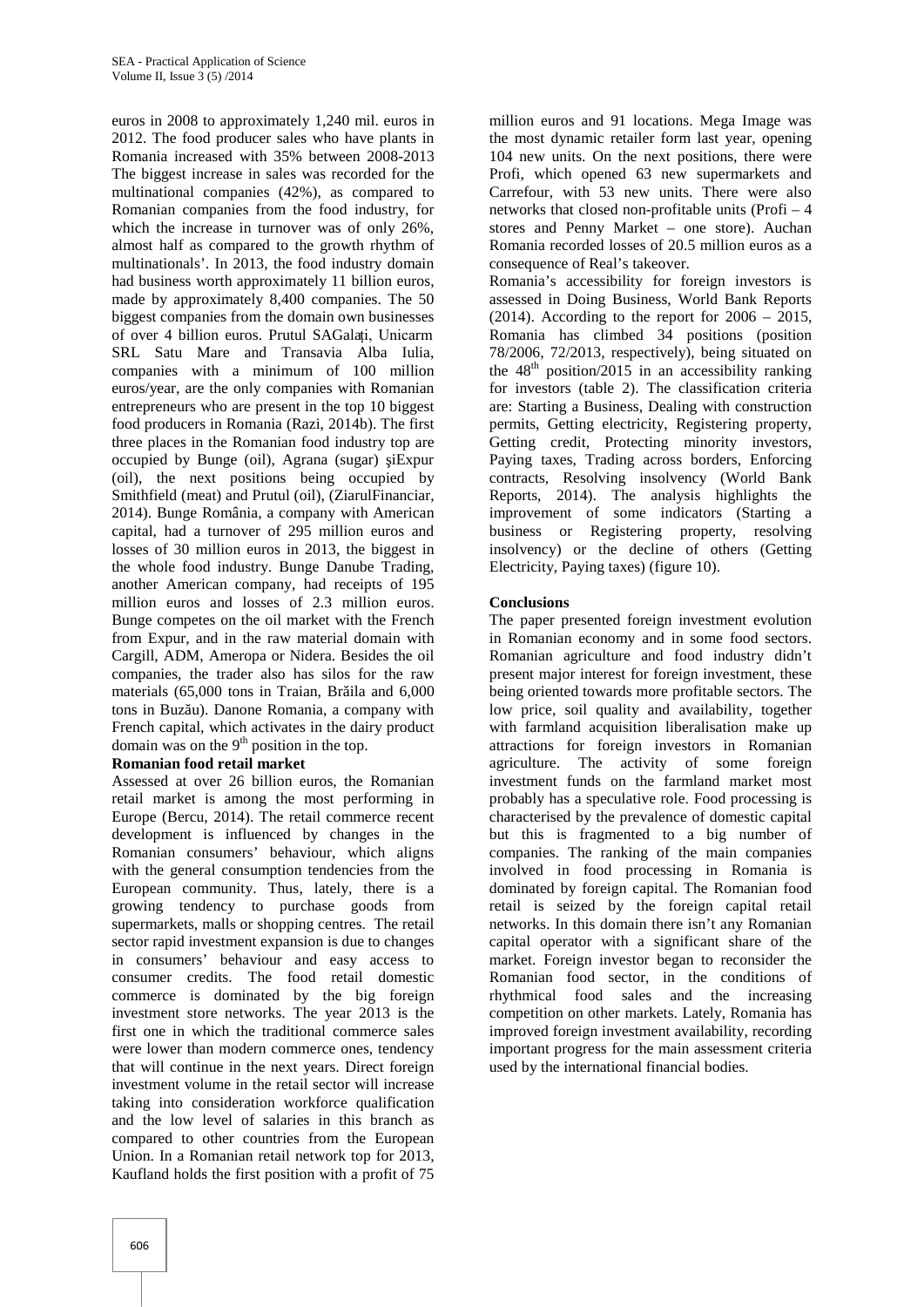## **Acknowledgments**

This paper was co-financed from the European Social Fund through Sectorial Operational Programme Human Resources Development 2007- 2013, project POSDRU number /159/1.5/S/138907 "Excellence in scientific interdisciplinary research, doctoral and postdoctoral school, in the economic, social and medical fields-EXCELIS", coordinator The Bucharest University of Economic Studies

# **References**

- [1] Alfaroa, L.,Chandab, A., Kalemli-Ozcanc, S., and Sayekd, S., (2004), FDI and economic growth: the role of local financial markets, *Journal of International Economics*, 64(1):89- 112;
- [2] BancaNational a României and InstitutulNa ional de Statistic, (2014),Investi iilestr inedirecteînRomâniaînan ul 2013 [Direct foreign investment in Romania in 2013], ISSN 2247-5095 (versiune online), Retrieved fromhttp://www.bnr.ro/Investitiile straine-directe-(ISD)-in-Romania-3174.aspx;
- [3] BancaNational a României and InstitutulNa ional de Statistic, (2013), Investi iilestr inedirecteînRomâniaînanul 2012 [Direct foreign investment in Romania in 2012], ISSN 2247-5095 (online), Retrieved from http://www.bnr.ro/Investitiile-straine directe-(ISD)-in-Romania-3174.aspx;
- [4] BancaNational a României and InstitutulNa ional de Statistic, (2012), Investi iilestr inedirecteînRomâniaînanul 2011 [Direct foreign investment in Romania in 2011], ISSN 2247-5095 (online), Retrieved from http://www.bnr.ro/Investitiile-straine directe-(ISD)-in-Romania-3174.aspx;
- [5] BancaNational a României and InstitutulNa ional de Statistic, (2011), Investi iilestr inedirecteînRomâniaînanul 2010 [Foreign direct investment in Romania in 2010], ISSN 2247-5095 (online), Retrieved from http://www.bnr.ro/Investitiile-straine directe-(ISD)-in-Romania-3174.aspx;
- [6] BancaNational a României and InstitutulNa ional de Statistic, (2010), Investi iilestr inedirecteînRomâniaînanul 2009 [Foreign direct investment in Romania in 2009], ISSN 2247-5095 (online), Retrieved from http://www.bnr.ro/Investitiile-straine directe-(ISD)-in-Romania-3174.aspx
- [7] BancaNational a României and InstitutulNa ional de Statistic, (2009), Investi iilestr inedirecteînRomâniaînanul 2008 [Foreign direct investment in Romania in 2008], ISSN 2247-5095 (online), Retrieved from http://www.bnr.ro/Investitiile-straine directe-(ISD)-in-Romania-3174.aspx
- [8] CibusFarmland Club (2014), Farmland in Romania, Retrieved from

http://www.cibusfarmlandclub.com/farmlandin-romania;

- [9] Coita, F.,(2014, Ianuary18), Concluzie alarmant :"90% din suprafețeleagricolecumpărate de străini au scopspeculativ" [Alarming conclusion: 90% of the bought agricultural areas have a speculative<br>purposel.  $Area, ro$ . Retrieved from purpose], *Arq.ro,* Retrieved from http://www.arq.ro/concluzie-alarmanta-90-din suprafe-ele-agricole-cumparate-de-straini-au scop-speculativ;
- [10]Economica, (2014, October 1), Investi iilestr inedirecte au crescut cu 27% în 2013 [Direct foreign investment increased with 27% in 2013], *Economica.net*, Retrieved from http://www.economica.net/investitiile straine-directe-au-crescut-cu-27prc-in- 2013\_88829.html;
- [11]European Comission, Eurostat (2014),Farm structure statistics. Retrieved from http://epp.eurostat.ec.europa.eu /statistics\_explained/index.php/Farm\_structure \_statistics;
- [12]Hallam,D.,(2009), Foreign investment in developing country agriculture – issues, policy implications and international response, OECD Global Forum on International Investment (7-8 December 2009), Retrieved from www.oecd.org/dataoecd/30/39/44231828.pdf;
- [13]Javorcik,B and Li, Y.,(2013),Do the biggest aisles serve a brighter future? Global retail chains and their implicationsfor Romania.Discussion paper series, Department of economics. University of Oxford, 637 (2013):1-34;
- $[14]$ Mereut, C., $(2014,$  August 2), Româniatrebuies creeze **IMM**urilenecesareproces riimateriilor prime din agricultur [Romania must create the necessary SME's necessary for agriculture raw material processing], *PiațaFinanciară*. Retrieved on http://www.piatafinanciara.ro/?p=2243;
- [15]MinisterulJustiției, OficiulNațional al RegistruluiComertului, (2014),Societ i cu participarestr in la capital. Sintez statistic 197 [Companies with foreign participation to capital. Statistical synthesis 197], Retrieved from http://www.onrc.ro/index.php/ro/statistici?id=2
- 54;  $[16]$ Ochian, M.,(2013, December 04), Întreis pt mâni, străiniivor fi liberis cumpereRomâniaagricol [In three weeks' time, foreigners will be free to buy agricultural Romanial, *Imopedia.Mediaimobiliară din România*, Retrieved from http://media.imopedia.ro/stiriimobiliare/terenuri-agricole-2014-21675.html;
- [17]Razi, G., (2013, November 21), Zecefonduri de investi iistr ine au împreun terenuriagricole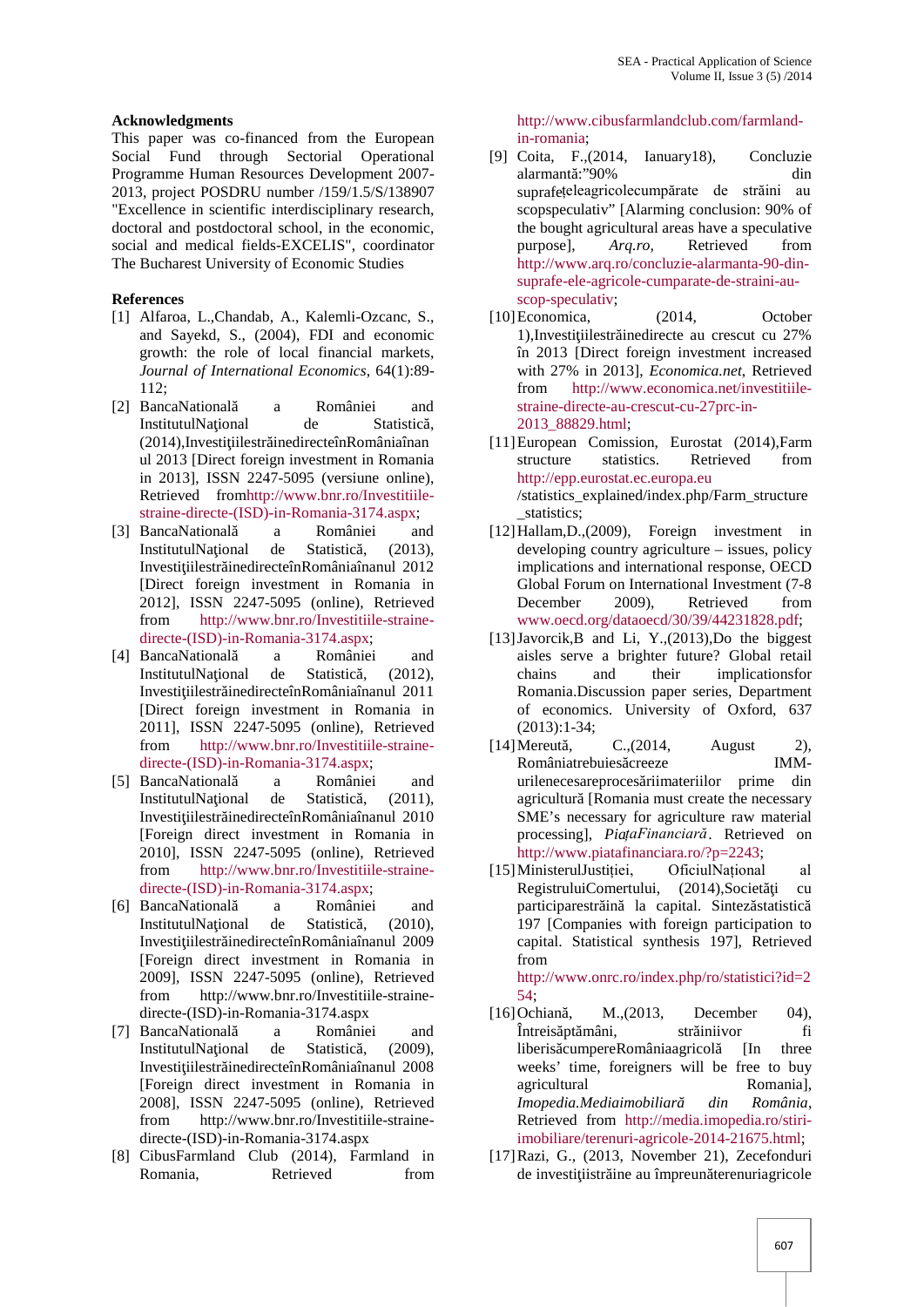de 200 de milioane de euro înRomânia[Ten foreign investment funds hold together farmlands of 200 million euros in Romania], ZiarulFinaciar; Retrieved from http://www.zf.ro/zf-24/zece-fonduri-deinvestitii-straine-au-impreuna-terenuri agricole-de-200-de-milioane-de-euro-inromania-11710606/poze/;

- [18]Razi, G., (2014, July 29),Topulcelormaimaricompanii din industriaalimentar : doartreiromâniîntopulcelormaimariproduc tori de mâncare de pepia alocal [The top of the biggest companies from the food industry: only three Roamnians in the top of the biggest food producers on the domestic market], ZiarulFinanciar, Retrieved from http://www.zf.ro/zf-24/topul-celor-mai-mari companii-din-industria-alimentara-doar-treiromani-in-topul-celor-mai-mari-producatori de-mancare-de-pe-piata-locala-12994164;
- [19]Sinca, E, (2013), AtractivitateaRomanieipentruinvestitiistrainedi rectesiinvestitii de portofoliu [Romania's attractiveness for direct foreign investment and portfolio investment], Retrieved from http://webcache.googleusercontent.com/search ?q=cache:Ee70-uyz9XsJ:hymerion.ro/wp content/uploads/2013/02/ 2013-02-19-Eugen- Sinca-Finmedia-event-

Sinaia.ppt+&cd=1&hl=ro&ct=clnk&gl=ro;

- [20]Stanciu, A,. (2014, June 17), Patrudintreceimaimari 10 latifundiariaiRomânieisuntstr ini. Danezii, ultimiiintra iîn top 5 [Four of the biggest  $10$ landowners of Romania are foreigners. Danish, the last who entered top 5], *Economica.net,* Retrieved from http://www.economica.net/se schimba-latifundiarii-romaniei-danezii-ajung pe-locul-patru-in-clasamentul-celor-mai-mariin-facere\_81853.html;
- $[21]$  tiriAgricole,  $(2014,$  June 24), Investitorii strain care controleaz agriculturaRomâniei[Foreign investors who control Romania's agriculture], tiriAgricole.ro, Retrieved from http://www.stiriagricole.ro/investitorii-straini care-controleaza-agricultura-romaniei- 11609.html;
- [22]UNCATD, (2013),*Foreign Direct Investment (FDI),* Retrieved from http://unctad.org/en/Pages/DIAE/Foreign- Direct-Investment-%28FDI%29.aspx;
- [23]Zaman,G., Vasile, V., Matei, M., Croitoru, C., and Enescu,G.,(2011), Aspecte ale impactului ISD din Româniaasupraexporturilor idezvolt riidurabil e, in "Cercetarea tiin ific economic, suport al bun st rii idezvolt riiumaneîn context european" [Aspects of the ISD impact in

Romania on exports and on durable development in "Economic scientific research, the support of welfare and human development in the European context"], POSDRU/89/1.5/ S/62988. Retrieved from http://www.revecon.ro/articles/2011-2/2011-2- 2-r.pdf;

[24]World Bank Group (2014), Doing Business. Economy Ranking, Retrieved from http://www.doingbusiness.org /rankings;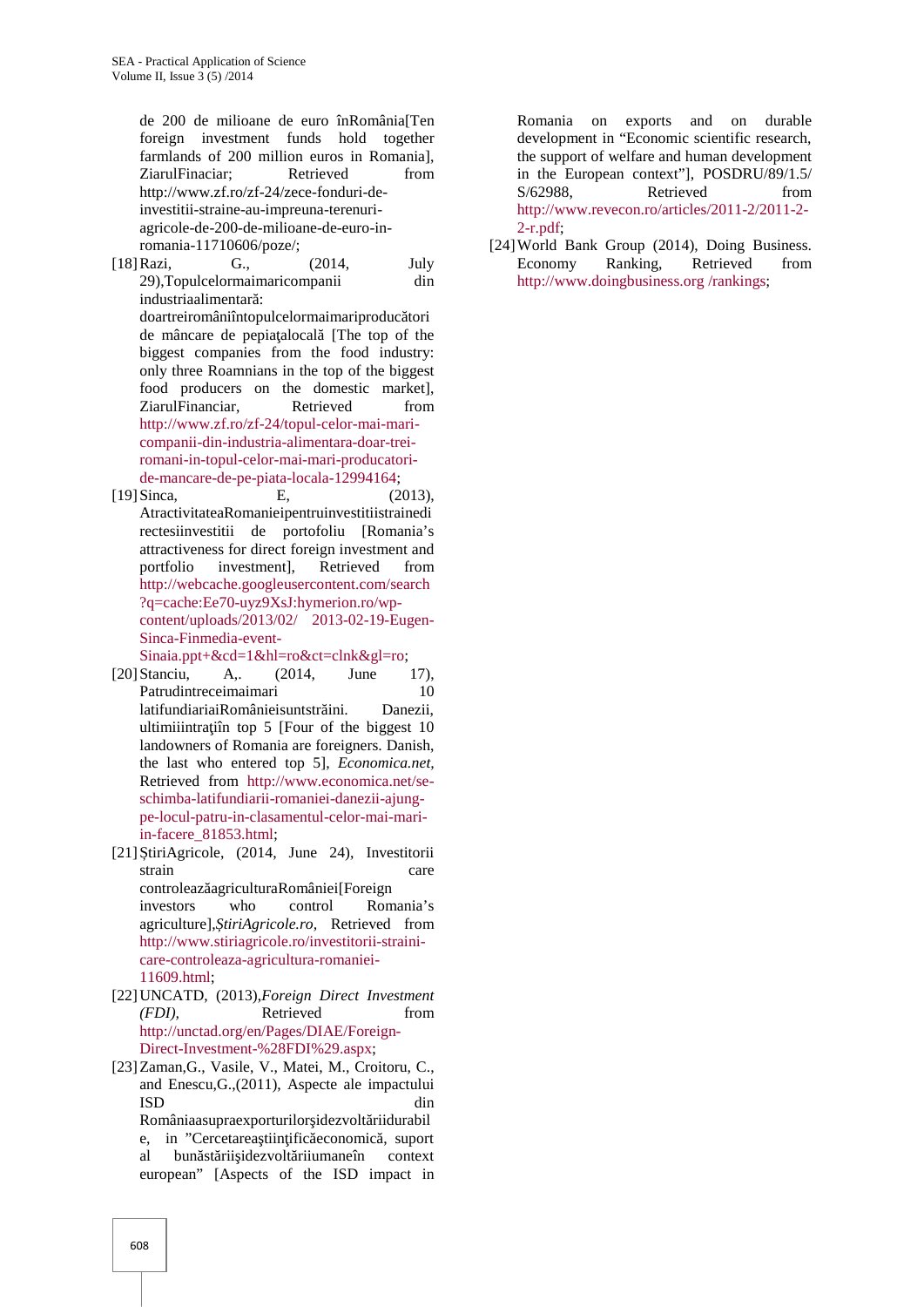# **Appendices**



Figure No1.*Foreigninvestmentper* Figure No 2 *Foreign investment in Romania inhabitant (stoc, EUR) (taken from Sinca, 2013) indicators(BNR-INS, 2009-2014)*



*up to the analysed period*



Figure No.3 *Investment balancein* Figure no.4 *Investment fund map from Romanian agriculturefrom the 31st of December agriculture 2013 (taken from Razi, 2013)*



Figure no 5. *Price variation for farmland* Figure no.6 *Farmland trading value 2000-2010 (cibusfamlandclub.com, 2014)in Romania (cibusfamlandclub.com, 2014)*



Figure No 7. *Foreign investmentin Romanian*Figure No 8.*Foreign capital company origin in agriculture (cibusfamlandclub.com, 2014) agriculture 2012 (data processingStiriAgricole, 2013)*